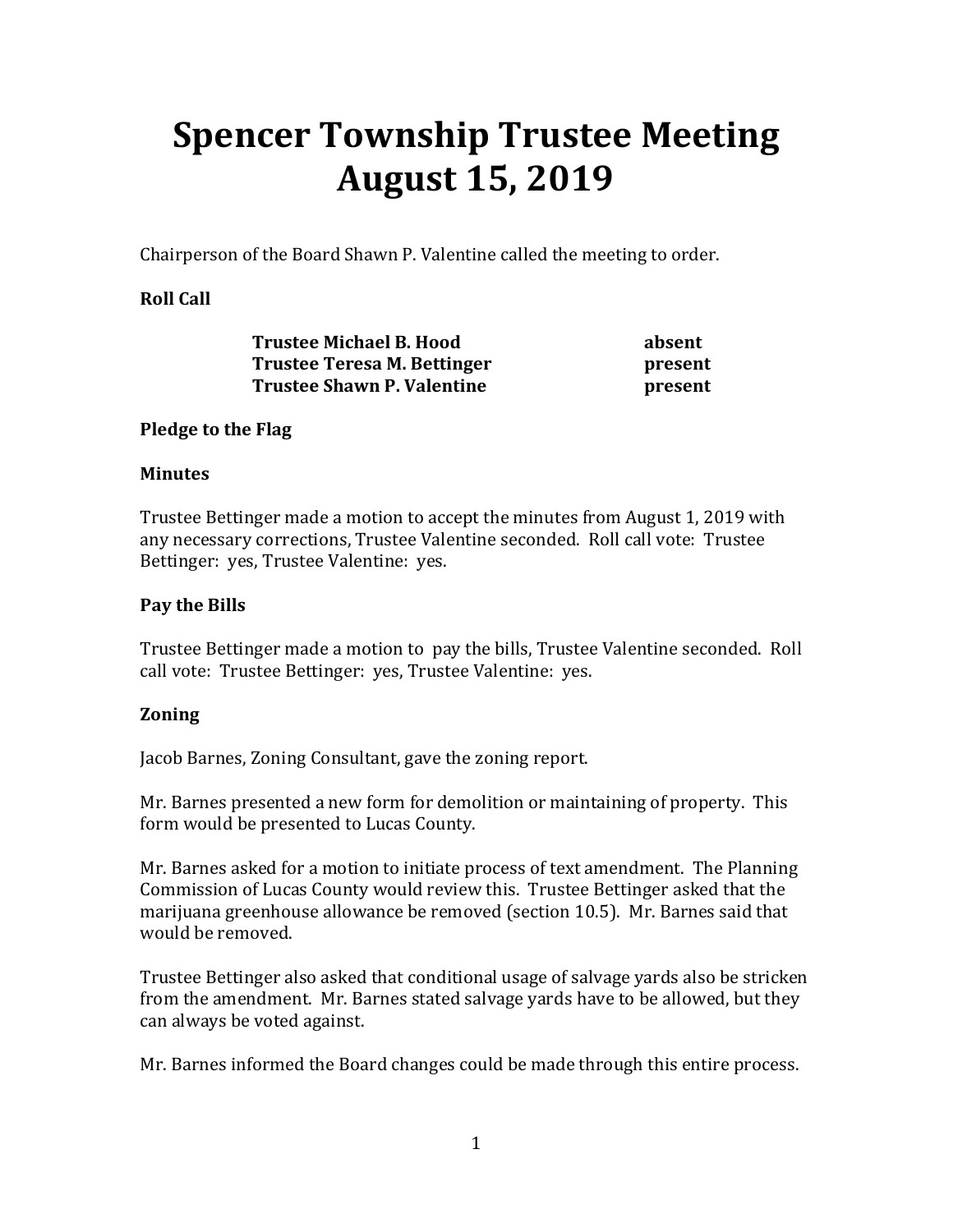Trustee Bettinger made a motion to initiate the update of the text amendments, Trustee Valentine seconded. Roll call vote: Trustee Bettinger: yes, Trustee Valentine: yes.

A new public records policy was presented. Trustee Bettinger made a motion to accept the public records policy presented by legal counsel Heban, Trustee Valentine seconded. Roll call vote: Trustee Bettinger: yes, Trustee Valentine: yes.

# **JEDZ**

Chris Ruhl, JEDZ board member, gave the report. An audit committee was established and approved. The Economic Development open house was discussed to inform West Wind Businesses of the revolving loan fund and other offers. Pending the Port Authorities approval there will be an open house in September or October.

# **Road**

Tim Bowes, maintenance, gave the report. He gave a mowing report.

9827 Oak Place has been demolished and the lien will be placed on the property as voted upon earlier in the year.

Teresa Bettinger made a motion to order 100 ton of salt from the Lucas County Engineers, Trustee Valentine seconded. Roll call vote: Trustee Bettinger: yes, Trustee Valentine: yes.

Paint bids were reviewed. There was discussion on the bids and the Trustees decided to go with Vandenk Painting for \$2975. Trustee Bettinger made the motion, Trustee Valentine seconded. Roll call vote: Trustee Bettinger: yes, Trustee Valentine: yes.

The doors to be replaced at the Town Hall and the maintenance barn bids were reviewed. The bids were discussed and the Board decided to go with the Beebe Company for \$8547. Trustee Bettinger made a motion to go with Beebe, Trustee Valentine seconded. Roll call vote: Trustee Bettinger: yes, Trustee Valentine: yes.

# **Correspondence**

A request for jurisdictional authority was received from LMHA. This will be forwarded to the Township's legal counsel for recommendation.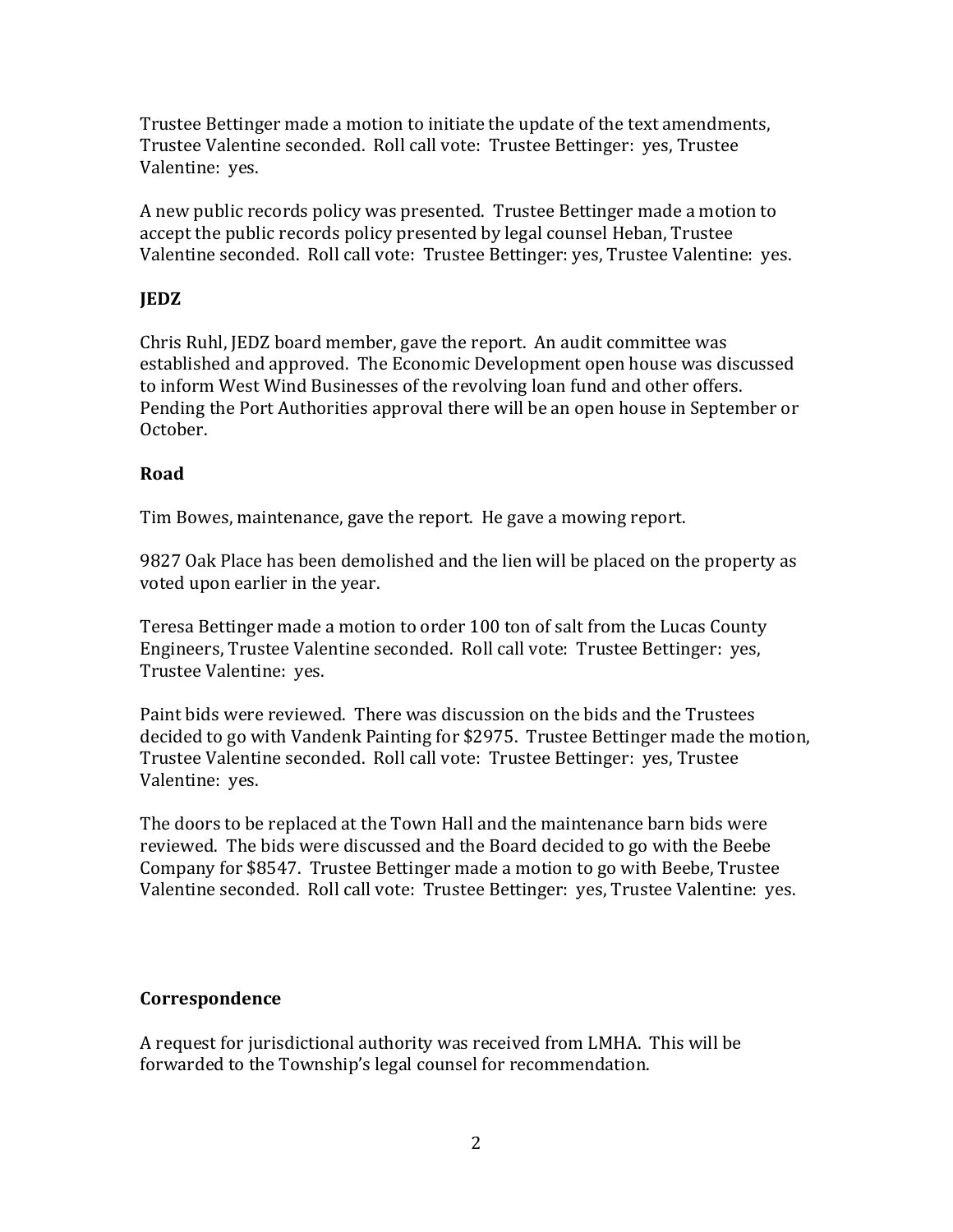A resolution appointing Andy Glenn of the Board of Springfield Township Trustees to represent the Township Trustees of Lucas County for the convening of the 911 Planning Committee was read and approved by the Board of Trustees. Trustee Bettinger made a motion to approve the resolution, Trustee Valentine seconded. Roll call vote: Trustee Bettinger: yes, Trustee Valentine: yes.

#### **New Business**

Trustee Bettinger researched grants for building a fire station and there are no federal grants available. There is a grant available for the ventilation/exhaust system.

Trustee Bettinger suggested setting a date for the unlimited trash pickup. The Board decided to once again coincide dates with Springfield Township, November 1 and November 2, 2019.

Lucas County Soil and Water met with Trustee Valentine to set up a landscaping workshop. This will be free of charge to Township residents on how to care for soil and other landscaping needs. The date will be October 12 for the workshop, the tentative location is the Township Hall.

The Township is considering outsourcing fall leaf pickup.

Trustee Valentine made a motion to approve dumpster days for November 1 and 2, 2019, Trustee Bettinger seconded. Roll call vote: Trustee Bettinger: yes, Trustee Valentine: yes.

Trustee Valentine thanked Trustee Bettinger for her service (she is retiring from the Spencer Township Board of Trustees at the end of August 2019) including:

Fire Contract with Springfield Township that saved the Township millions of dollars, the update of Township equipment, her commitment to ensuring all Township roads were repaved, and the Community stabilization program to name a few.

# **Open to the Public**

Jack Gulvas, resident, questioned gifted property to the Metro Parks from the Lucas County Commissioners in the West Winds Industrial Park…could it be swapped. They feel it is financially unreasonable according to Trustee Valentine.

Jackie Dale, asked when Trustee Bettinger's last day. Trustee Bettinger stated it is August 31, 2019.

Trustee Bettinger made a motion to adjourn, Trustee Valentine seconded. Roll call vote: Trustee Bettinger: yes, Trustee Valentine: yes.